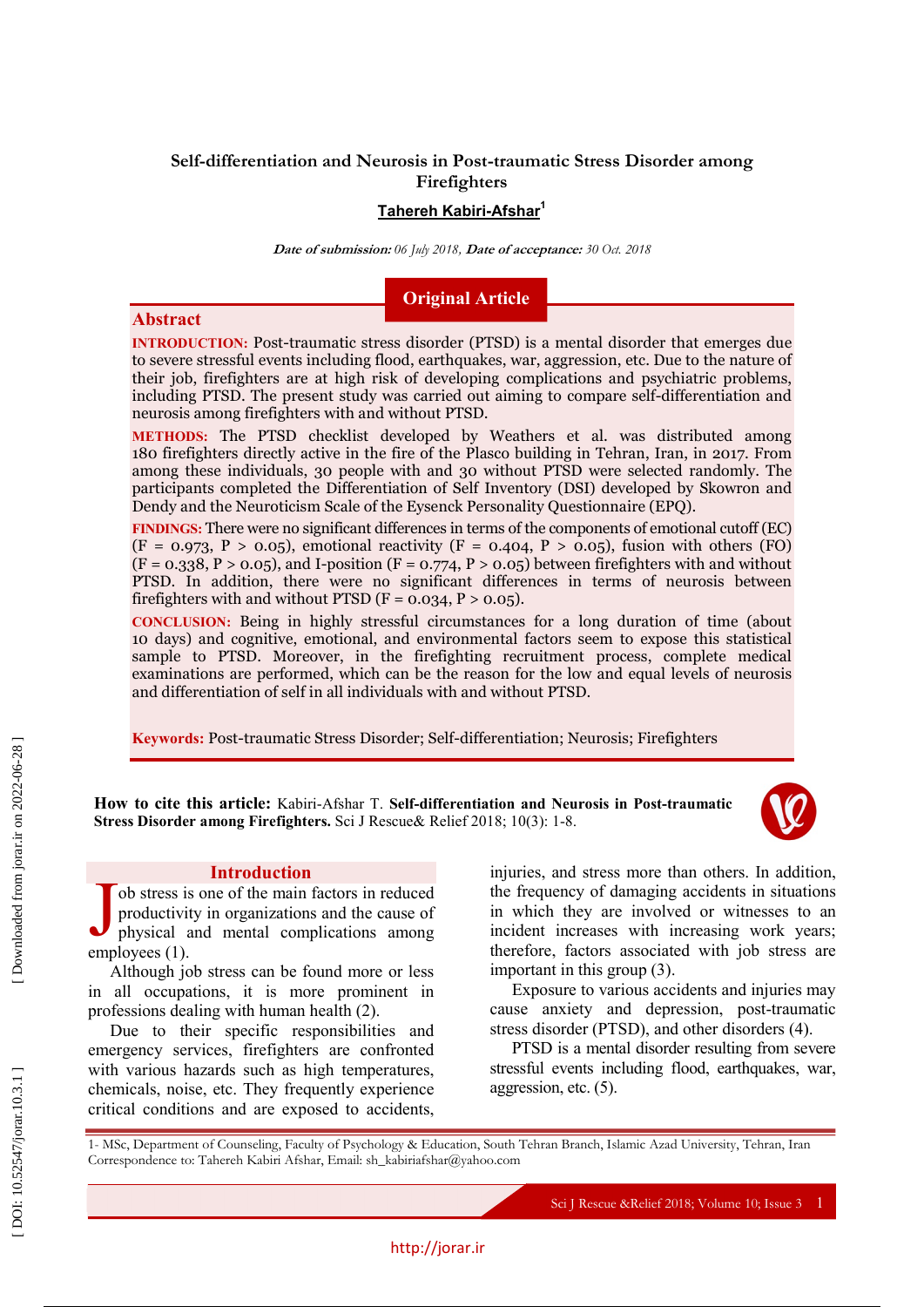In different situations, individuals exhibit reactions such as severe fear, distress, or shock to stimuli that cause this disorder. Frequent reminiscence of damaging events, such as perceptions and mental images, as stimuli, exacerbates psychological discomfort, which results in a feeling of re -experience, illusion and hallucination, decreased interest or participation in important activities, feelings of aversion to others, and limited range of emotions. This disorder also leads to social and occupational impairment (6 -10).

PTSD rates are higher among war veterans and individuals with difficult and perilous occupations, such as the police, firefighters, and medical emergency staff (11,12).

Approximately 5 to 6% and 10 to 12% of men and women , respectively, experience PTSD during their life (13). Most people (50 -90 %) remember a traumatic event until the end of their life, but only 8% of them experience PTSD (14,15).

According to Eysenck's theory, the behavior of individuals reflects the three dimensions of personality, including neuroticism, psychoticism, and extraversion (16).

Neuroticism is a personality factor representing sever e emotional responses ; the individual shows intense and long -term reactions to stress, and unstable symptoms of mood, irritability, excitability, sensitivity to minor issues, and anger and anxiety can be observed in these individuals (17).

Individuals with high scores in neurosis have more irrational beliefs, are less able to control stress , and show poor adaptability, choose lower targets, and have improper self-evaluation, in addition to showing less compatibility with stressful situations (18). Thus, neurosis can be used to predict PTSD (19).

Various studies regarding the relationship between personality traits and occupational stress have reported that predictive neurosis is a good predictor of occupational stress  $(20-25)$ . Investigating the role of personality traits in predicting PTSD, , Narimani and Basharpour showed a significant difference between people with PTSD and healthy people in terms of neurosis (26).

On the other hand, differentiation of self is a mode in which the individual is able to establish a balance between his/her rational and emotional functioning, or the dependence and independence of action in relationships. In fact, selfdifferentiation enhances the individual's

awareness of his/her personality traits and in turn affects his/her performance. In general, individuals who are more aware of their abilities, constraints, strengths, and weaknesses, and differentiate themselves from others, are more successful in solving their problems (27-29).

Examining differentiation of self and severity of PTSD symptoms in war prisoners and their wives, Solomon et al. found that the war prisoners and their wives showed more symptoms compared to the control group (30). Moreover, the levels of emotional cutoff (EC) and fusion with others (FO) among the war prisoners , and only the level of FO in their wives were higher than those of the control group. As a result, the relationship between differentiation of self and PTSD in the war prisoners and their wives was more prominent than that in the control group participants (30).

In this study, given the lack of a previous stud y in this field, self-differentiation and neurosis were compared among firefighters with and without PTSD .

#### **Methods**

In the current study, the statistical population included all the firefighters who were working in Tehran, Iran, in 2017 and were involved in the Plasco building fire. The target sample consisted of the firefighters operating in this incident for at least one daily shift from the beginning to the end of the incident for about 10 days. In general , there are 8 districts and 117 fire stations in the city of Tehran. Firefighters from 3 of the 8 districts were present at the Pla sco building fire. Firefighters of district 5 had the highest activity in this incident . District 5 has 17 stations from among which 7 stations were selected by random sampling method.

Self-differentiation and neurosis were the independent variables and PTSD was the dependent variable of the study.

There are contradictory opinions on the appropriate sample size of the multivariate analysis of variance (MANOVA), some considering the size as more than the number of variables in each place, but this is the absolute minimum. Larger sample size prevents the diversion of the study and the violation of some other assumptions (such as normality). The minimum number of samples required in each district in this study was 5 (as the number of the dependent variables), and a total of 10 place s (5 dependent variables in two levels), resulting in a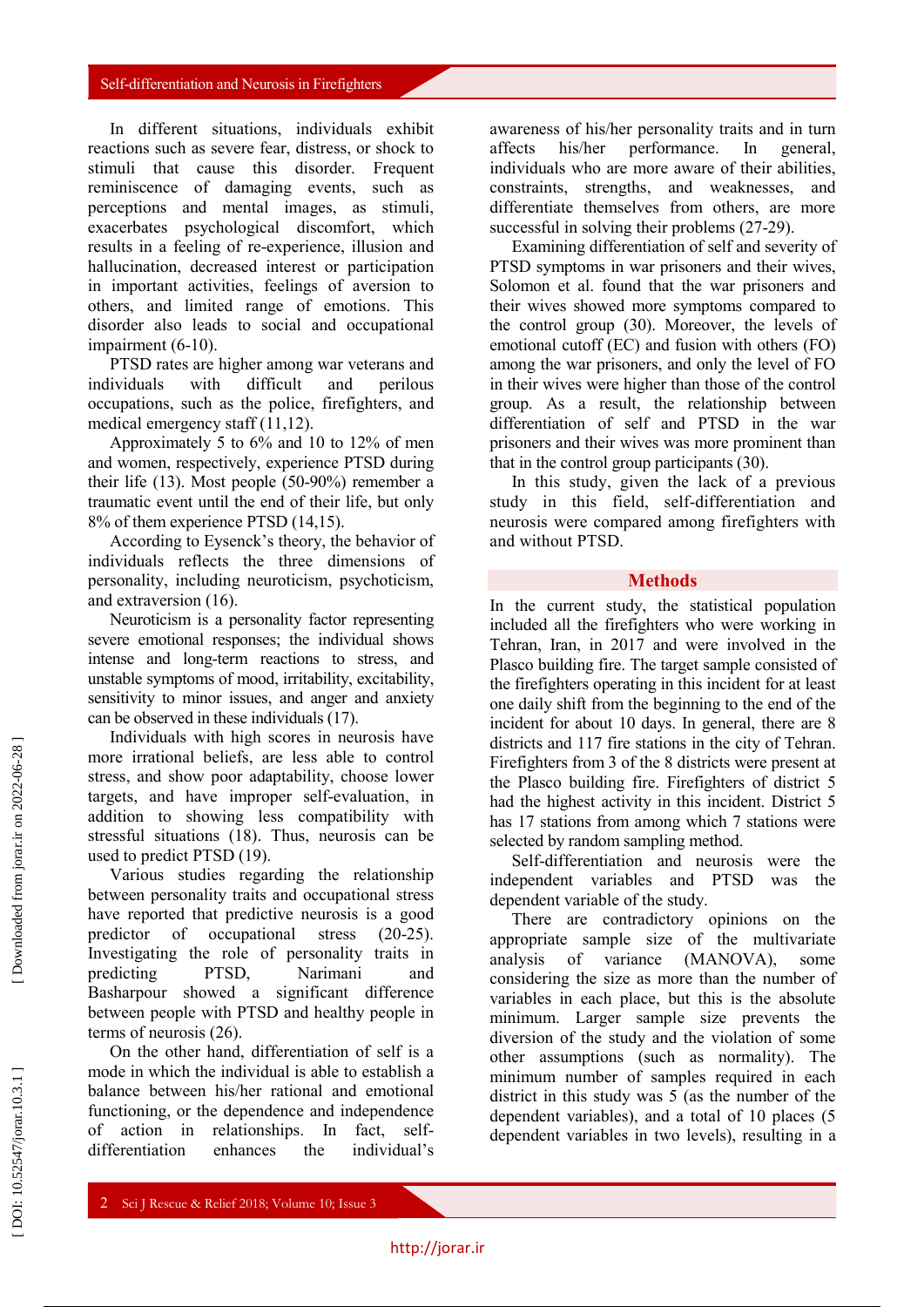minimum sample size of 10 subjects in each place. Some others suggested about 20 subjects for each place; given the number of subjects (30 subjects for each place ), the sample was sufficient (31) .

The PTSD checklist was distributed among all staff of the selected stations. Of the 180 individuals who had experienced the Plasco incident, 32 and 148 were identified with and without PTSD, respectively. Among them, 30 individuals with, and 30 individuals without the disorder were randomly selected.

The research tools included the Differentiation of Self Inventory (DSI) (32), Neuroticism Scale of the Eysenck Personality Questionnaire (EPQ) (33), and the PTSD checklist developed by Weathers et al (34) .

DSI is a self-report instrument used for differentiation of self by the individuals and focuses on adults, important life relationships, and current relationships of individuals with their main families . In addition , the DSI measures the level of differentiation of the individuals or their ability to differentiate rational and emotional processes. Askian obtained the reliability of this questionnaire as 0.81 with Cronbach's alpha coefficient (3 5).

Aghajani et al. reported the validity of this questionnaire as 0.84 and its convergent validity as 0.86 (3 6). The validity of this scale in the present study was 0.70, 0.69, 0.71, 0.64, and 0.87 for emotional reactivity, EC, FO, I -position, and the whole DSI, respectively.

The Neurosis Scale (EPQ) is exploited to assess the tendency toward emotional maladjustment and experience of negative emotions such as fear, hostility, and depression, and include s 12 items.

In his study on the Eysenck Neurosis Scale, Oyler reported the Cronbach's alpha coefficient of 0.90 in both student and staff group (3 7).

Nemat Tavousi and Akbarzade Hoori reported the correlation between self-esteem, generalized self-efficacy, self-restraint, and positive emotion to be significant as , respectively , 0.44, 0.61, 0.33, and 0.23, in addition to the Cronbach's alpha coefficient of 0.89 (3 8). In the present study, the validity of this scale was 0.92.

The PTSD checklist is also a self-report tool utilized as a diagnostic tool to evaluate disorder in individuals and screen them. The checklist was developed by Weathers et al. with 17 items ; seven items are associated with signs of re -experiencing PTSD, emotional numbness, and severe stress, respectively. The validity of this checklist in Iran was obtained by Goudarzi for 117 subjects using Cronbach's alpha coefficient and halving methods as 0.93 and 0.88, respectively. Furthermore, in this study, Goudarzi reported the convergent validity of this checklist through calculating its correlation with the Mississippi Scale for Combat -Related Posttraumatic Stress Disorder and the life events list as , respectively , 0.93 and 0.37. In another study, the validity of this list was obtained as 0.94 (39).

The data were analyzed using descriptive statistics and statistical tests including Kolmogorov -Smirnov (K -S), MANOVA, and Pearson correlation coefficient in SPSS software (version 18, SPSS Inc., Chicago, IL, USA) at the significance level of  $P < 0.05$ .

#### **Findings**

Of the 60 subjects in this study, 9 and 51 were single and married, respectively, and their level of education ranged from diploma to a master's degree. In addition, the age range of the subjects was 25 to 43 years, with an average age of 35.35 years. Moreover, their average job experience was 10.57 years with the range of 2 to 22 years.

The results of implementation of the DSI Short Form (DSI -SF) and the EPQ Neuroticism Scale in the two groups of firefighters with and without PTSD were specified as mean, standard deviation (SD), minimum, and maximum for each group and reported in Table 1 .

|  | <b>Table 1.</b> Summary of descriptive findings of self-differentiation and neurosis in the two groups of firefighters ( $n = 60$ ) |
|--|-------------------------------------------------------------------------------------------------------------------------------------|
|  |                                                                                                                                     |

|                             | With $\overline{PTSD}$ (n = 30) |           |     | Without PTSD $(n = 30)$ |        |           |     |            |
|-----------------------------|---------------------------------|-----------|-----|-------------------------|--------|-----------|-----|------------|
|                             | Mean                            | <b>SD</b> | Min | <b>Max</b>              | Mean   | <b>SD</b> | Min | <b>Max</b> |
| EC                          | 32.930                          | 5.705     | 24  | 47                      | 30.870 | 9.951     | 13  | 54         |
| <b>Emotional reactivity</b> | 35.470                          | 5.519     | 23  | 43                      | 34.370 | 7.703     | 18  | 47         |
| FO                          | 41.630                          | 6.054     | 28  | 54                      | 40.300 | 11.011    | 20  | 60         |
| I-position                  | 42.630                          | 6.071     | 31  | 61                      | 40.870 | 9.175     | 19  | 55         |
| <b>Neurosis</b>             | 25.970                          | 8.724     | 12  | 43                      | 25.530 | 9.453     | 12  | 45         |

PTSD: Post -traumatic stress disorder; EC: Emotional cutoff; FO: Fusion with others; SD: Standard deviation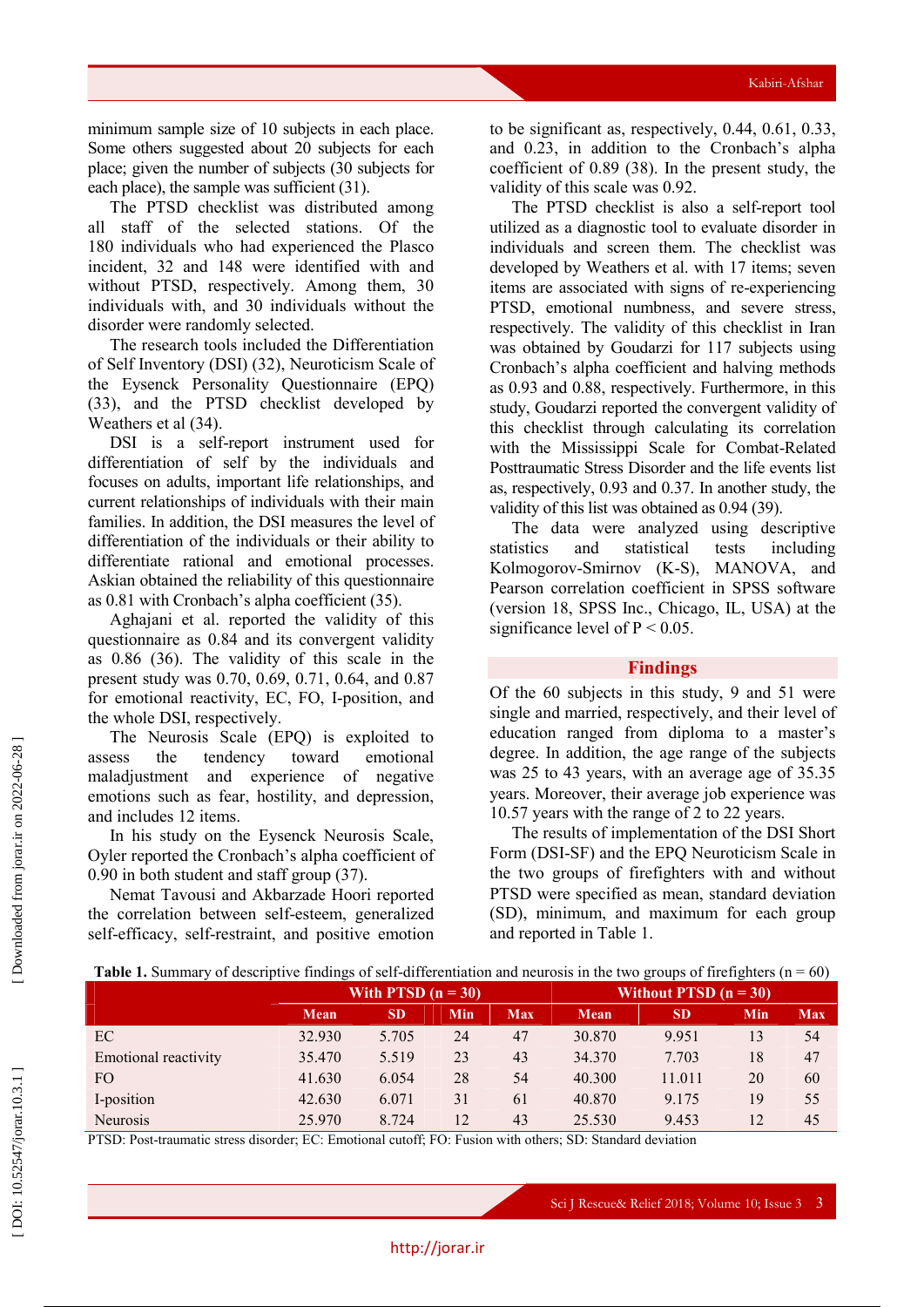| <b>Table 2.</b> Building y of the Konnogolov-Billinov test |                  |                      |                         |                     |  |  |  |
|------------------------------------------------------------|------------------|----------------------|-------------------------|---------------------|--|--|--|
|                                                            |                  | With PTSD $(n = 30)$ | Without PTSD $(n = 30)$ |                     |  |  |  |
|                                                            | <b>Statistic</b> | <b>Significance</b>  | <b>Statistic</b>        | <b>Significance</b> |  |  |  |
| EC                                                         | 0.126            | 0.200                | 0.128                   | 0.200               |  |  |  |
| <b>Emotional reactivity</b>                                | 0.138            | 0.147                | 0.113                   | 0.200               |  |  |  |
| F <sub>O</sub>                                             | 0.109            | 0.200                | 0.132                   | 0.193               |  |  |  |
| I-position                                                 | 0.139            | 0.142                | 0.119                   | 0.200               |  |  |  |
| Neurosis                                                   | 0.116            | 0.200                | 0.101                   | 0.200               |  |  |  |

| Table 2. Summary of the Kolmogorov-Smirnov test |
|-------------------------------------------------|
|                                                 |

PTSD: Post -traumatic stress disorder; EC: Emotional cutoff; FO: Fusion with others  $* P > 0.05$  df = 30

*Investigation of MANOVA assumptions :* To perform MANOVA, preliminary investigations were conducted to ensure the establishment of the assumptions of this test. Sample size, normality, outliers, multicollinearity and collinearity. homogeneity of variances, and homogeneity of variance -covariance matrices were among the MANOVA assumptions examined.

First, the normality assumption, which is the main assumption of all parametric tests, was assessed, although , given the sample size and the approximate equality of the two groups (30 in each group), the MANOVA test was resistant to the violation of the normality and the homogeneity assumptions of the variances. The K -S test was applied to ensure normality ; the results are demonstrated in Table 2. The significance values were greater than 0.05 in all groups, indicating compliance with the normality assumption, and thus , the possibility of using parametric tests. Outlier score assumptions were previously evaluated and their absence was assured.

Multicol linearity and collinearity were among the other main assumptions of the MANOVA test. This assumption means that the correlation between the variables should not be too low or too high. For this assumption, the Pearson correlation test was executed , and the correlation coefficient between self-differentiation (EC, emotional reactivity, FO, and I -position) and neurosis are given in Table 3 .

**Table 3.** Correlation coefficients of self-differentiation and neurosis

| <b>Variables</b>                                                                                                                                                                                                                                                                                         |                      |                         |                        |       |
|----------------------------------------------------------------------------------------------------------------------------------------------------------------------------------------------------------------------------------------------------------------------------------------------------------|----------------------|-------------------------|------------------------|-------|
| EC                                                                                                                                                                                                                                                                                                       |                      |                         |                        |       |
| <b>Emotional reactivity</b>                                                                                                                                                                                                                                                                              | **<br>0.732          |                         |                        |       |
| FO                                                                                                                                                                                                                                                                                                       | $*$ <sup>0.563</sup> | $*$ <sup>**</sup> 0.659 |                        |       |
| I-position                                                                                                                                                                                                                                                                                               | $*0.259$             | $*$ <sup>6</sup> 0.341  | $*$ <sup>6</sup> 0.554 |       |
| <b>Neurosis</b>                                                                                                                                                                                                                                                                                          | ** -                 | $*$ <sup>6</sup> 0.465  | $*$ 0 264              | 0.081 |
| $\mathbf{D} \mathbf{T} \mathbf{C} \mathbf{D}$ , $\mathbf{D}$ , $\mathbf{A}$ , $\mathbf{A}$ , $\mathbf{A}$ , $\mathbf{A}$ , $\mathbf{A}$ , $\mathbf{A}$ , $\mathbf{A}$ , $\mathbf{A}$ , $\mathbf{D} \mathbf{C}$ , $\mathbf{D}$ , $\mathbf{A}$ , $\mathbf{A}$ , $\mathbf{A}$ , $\mathbf{A}$ , $\mathbf{A}$ |                      |                         |                        |       |

PTSD: Post -traumatic stress disorder; EC: Emotional cutoff; FO: Fusion with others  $* P > 0.05, * P > 0.01$ 

Based on the results presented in Table 3, the self-differentiation components had a significantly positive correlation with each other and with neurosis ( $P > 0.05$ ). These results indicate the establishment of the multicollinearity and collinearity assumption among the dependent variables. The assumption of homogeneity of the variance - covariance matrices was tested using the Box's M statistical test and, given the sensitivity of this statistical test, a more reliable alpha level ( $P >$ 0.001) was used. Taking into account the statistics obtained in the study variables (Box's  $M = 26.715$ ) and  $F = 1.615$  with degrees of freedom of df1 = 15 and df1 = 13544.526, and  $P > 0.05$ ), it can be observed that the assumption of homogeneity of the variance -covariance matrices has not been violated.

To determine the homogeneity of variances between the two groups, Levene's F statistical test was evaluated, and the results of the homogeneity analysis of variances by the variables and comparison of the groups are presented in Table 4.

Based on the results of Levene's test, the F value was not significant in all variables between the groups , and hence, the assumption of homogeneity of the variances has not been violated. Overall, it can be claimed that the assumptions of the MANOVA test were established and the results of its implementation were valid.

**Table 4.** Homogeneity analysis of variances by the variables and comparison of the groups

| <b>Variables</b>            | н     | df1 | df2 | Sig   |
|-----------------------------|-------|-----|-----|-------|
| EC                          | 0.974 |     | 58  | 0.328 |
| <b>Emotional reactivity</b> | 1.856 |     | 58  | 0.178 |
| FO.                         | 0.774 |     | 58  | 0.383 |
| I-position                  | 2.189 |     | 58  | 0.144 |
| Neurosis                    | 0.702 |     | 58  | 0.406 |

EC: Emotional cutoff; FO: Fusion with others; df: Degree of freedom

After examining the MANOVA test assumptions and ensuring the establishment of the conditions, MANOVA was performed and the results are displayed in Table 5.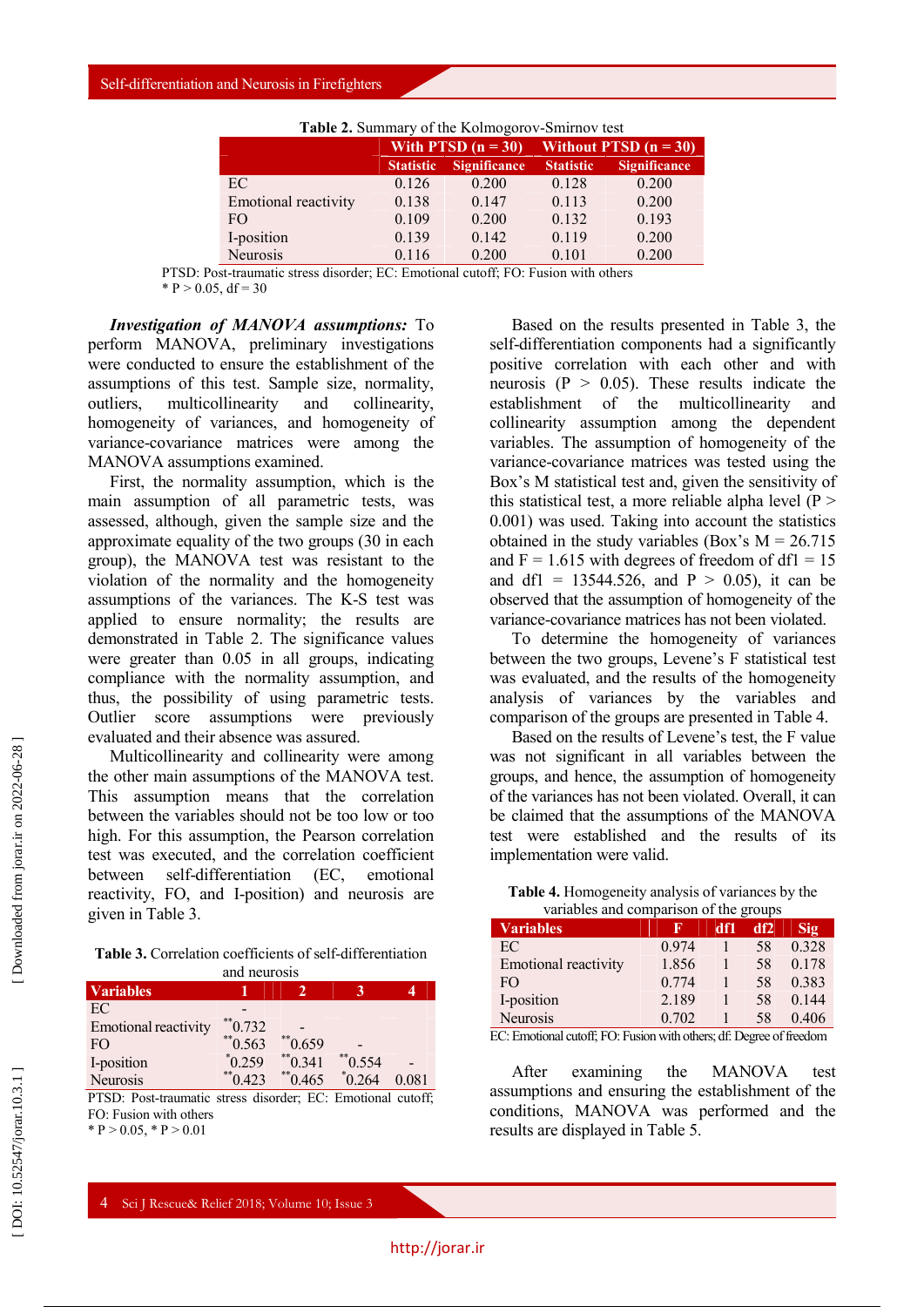| <b>I able 5.</b> Multivariate analysis of variance test results |           |    |           |             |              |                  |  |  |
|-----------------------------------------------------------------|-----------|----|-----------|-------------|--------------|------------------|--|--|
| <b>Variables</b>                                                | <b>SS</b> | Df | <b>MS</b> | $\mathbf F$ | $\mathbf{P}$ | $\mathfrak{h}^2$ |  |  |
| EC                                                              | 64.067    |    | 64.067    | 0.974       | 0.328        | 0.017            |  |  |
| Error                                                           | 3815.333  | 58 | 65.762    |             |              |                  |  |  |
| Total                                                           | 3879.400  | 59 |           |             |              |                  |  |  |
| <b>Emotional reactivity</b>                                     | 18.150    |    | 18.150    | 0.404       | 0.527        | 0.007            |  |  |
| Error                                                           | 2604.433  | 58 | 44.904    |             |              |                  |  |  |
| Total                                                           | 2622.583  | 59 |           |             |              |                  |  |  |
| FO.                                                             | 26.667    |    | 26.667    | 0.338       | 0.563        | 0.006            |  |  |
| Error                                                           | 4579.267  | 58 | 78.953    |             |              |                  |  |  |
| Total                                                           | 4605.933  | 59 |           |             |              |                  |  |  |
| I-position                                                      | 46.817    |    | 46.817    | 0.774       | 0.383        | 0.013            |  |  |
| Error                                                           | 3510.433  | 58 | 60.525    |             |              |                  |  |  |
| Total                                                           | 3557.250  | 59 |           |             |              |                  |  |  |
| <b>Neurosis</b>                                                 | 2.817     |    | 2.817     | 0.034       | 0.854        | 0.001            |  |  |
| Error                                                           | 4798.433  | 58 | 82.732    |             |              |                  |  |  |
| Total                                                           | 4801.250  | 59 |           |             |              |                  |  |  |

**Table 5.** Multivariate analysis of variance test results

EC: Emotional cutoff; FO: Fusion with others; df: Degree of freedom; SS: Sum of squares

The MANOVA results showed that there was no significant difference between the two groups of firefighters with and without PTSD in terms of self-differentiation and neurosis. In addition, there was no significant difference in the components of EC, emotional reactivity, FO, and I -position among firefighters with and without PTSD. Moreover, there was no significant difference in terms of neurosis between firefighters with and without PTSD.

### **Conclusion**

The aim of conducting this study was to compare self-differentiation and neurosis between firefighters with and without PTSD. The results revealed no statistically significant differences in terms of differentiation of self between firefighters with and without PTSD. This finding is consistent with the results of the studies by Peleg and Zoabi (40), Carr (41), Beirami (42), and Shayeghan Motlagh (43), and in contrast with the results of the studies by Gratz et al. (44) and Kim et al. (45).

Despite the potential evidence regarding the presence of a relationship between PTSD and the causes of the disorder and its subsequent damage, few studies have investigated the relationship among these factors. However, Gratz et al. (44) and Kim et al. (45) revealed that the relationship of mental abilities and personality factors, including self-differentiation , with PTSD is not accurately known, and its clarification requires further investigations. In contrast, Shayeghan

Motlagh (43), Peleg and Zoabi (40), Carr (41 ), and Beirami (42) also found that individuals lacking self-differentiation had high or chronic anxiety, and the likelihood of symptom of anxiety disorder is high in these individuals. Since the rate of PTSD is high among individuals with difficult and hazardous occupations, such as the police, firefighters, and medical emergency staff (11), the risk of developing PTSD seems to increase in this group of individuals. The presence of risk factors such as a history of childhood injury, lack of family support, and recent stressful life changes can contribute to the development of this disorder. Psychological, -behavioral, and biological factors are among the factors effective in the etiology of this disorder (5).

It seems that in addition to the individual's psychological characteristics, such as differentiation, there are other factors including recent stressful life changes (it can be abundantly observed in firefighting job and modern society), and biological, cognitive -behavioral, and cultural factors (in this statistical population, most of the employees had a relative or causal relationship with each other and benefited from relatively similar biological and cultural characteristics), as well as the severity, duration and frequency, and proximity of the individual to the damaging incident that contribut e to this disorder.

The Plasco building fire incident lasted for about 10 days, and all the subjects participating in this study encountered this incident in at least one shift of work per day. Many of these individuals were faced with the death of a number of their

 $p > 0.05$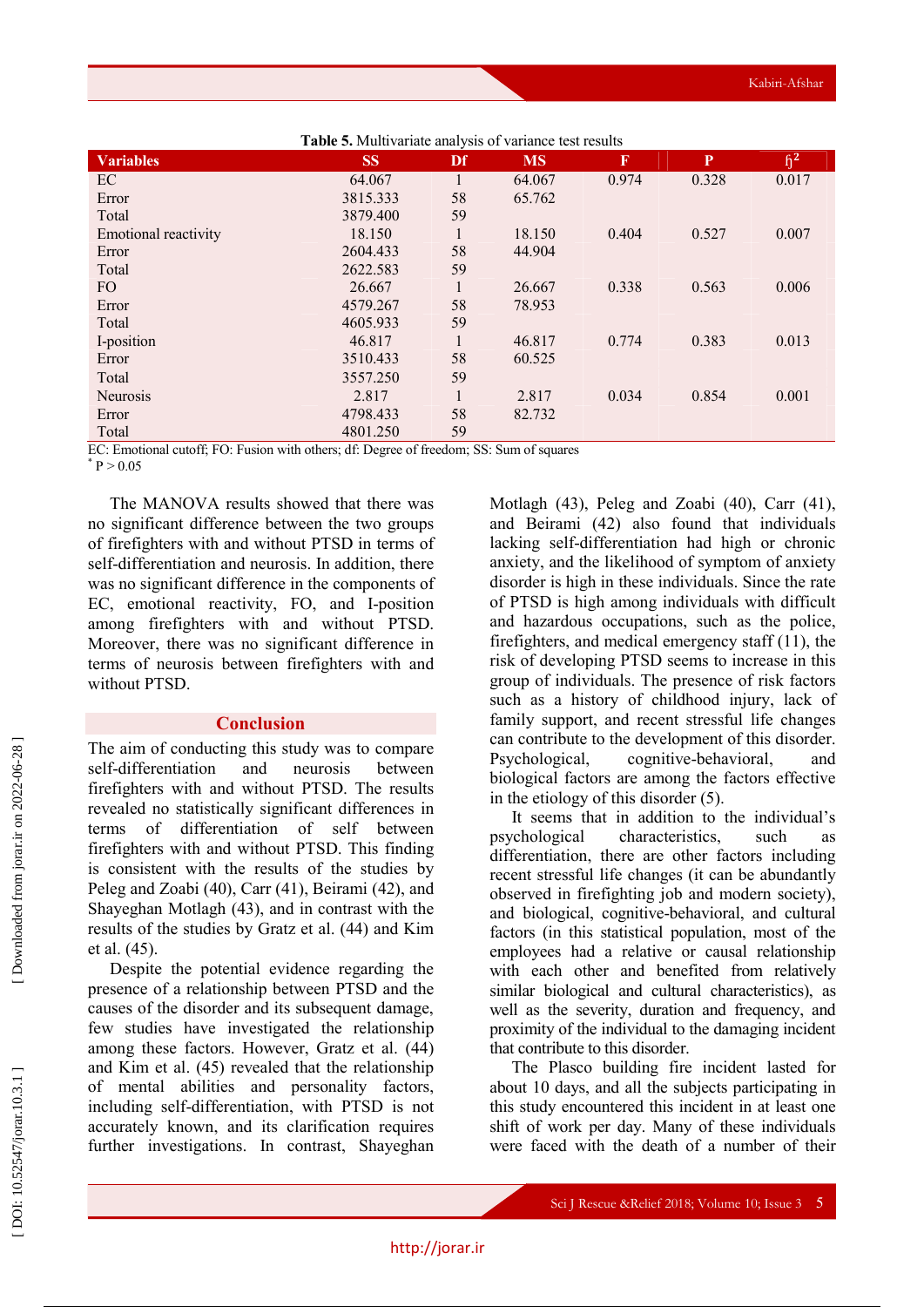colleagues (in some cases a family member) each day. They were exposed to a new crisis almost every day. Evidently, self-differentiated individuals are also less able to resist this disorder in the face of recurring and severe events.

Furthermore, psychological workshops are continuously being held in the firefighting organization. All of the firefighters attend these classes and this could be a cause of the identical and average levels of differentiation in the statistical sample of the present study.

The results obtained in the current study indicated that there was no significant difference in the levels of neurosis between firefighters with and without PTSD. This finding was inconsistent with the results of the studies carried out by Ogle et al. (46), Naragon-Gainey and Simms (47), Sheikhbardsiri et al. (11), Ghasemzadeh et al. (20), Ghanei Gheshlagh et al. (48), and Golestaneh et al. (19) . However, it was in line with the studies by Floros et al. (49 ) , and Coentr e and Power (50), as they found no relationship between neurosis and PTSD, and no certain interaction between this personality trait and this disorder.

Although there is a weak link between pre traumatic anxiety and PTSD (44), there are several factors, including cognitive, emotional, and environmental factors that are involved in how a neurotic person reacts to a traumatic event. These factors can contribute to the em ergence and progression of PTSD or its reduction (50).

Exposure to previous traumatic events, individual perception, intelligence, personal injury, etc. can also be risk factors for this disorder (51).

In previous investigations, no significant difference was reported between firefighters with and without PTSD in terms of neurosis. The results of this study revealed that the levels of neurosis in the two groups were the same and relatively low. In the recruitment of firefighters, physical and psychological tests are widely used for selection. Since these medical examinations are carried out by the police, no detailed information on its results is available. However, it can be claimed that one of the most prominent reasons for low levels of neurosis in firefighters is the screening at the time of recruitment.

One of the limitations in this study was the lack of generalization of its results to individuals in other professions. Self-report questionnaires were used in the current study, while other tools such as observation, interviewing, etc. could reflect a clearer image of reality. It is recommended that managers of stressful occupations use the findings of the present study and the neurosis scales periodically to evaluate employees and announce the outcomes to prevent the factors influential in this disorder. The investigation of practical applications of personal and psychological empowerment in stressful occupations and PTSD among firefighters is recommended for future studies in order to provide practical solutions for relevant authorities and organizations .

### **Acknowledgments**

The authors wish to thank all the individuals who somehow contributed to this study .

#### **Conflict of Interests**

Authors have no conflict of interests.

#### **References**

- **1 .** Findik UY. Operating room nurses' burnout and safety applications. Int J Caring Sci 2015; 8(3): 610 -7.
- **2 .** Hebrani P, Behdani F, Mobtaker M. Evaluation of stress factors in nurses of different hospital wards. J Fundam Ment Health 2008; 10(3): 231 -7. [In Persian]
- **3 .** Lavoie S, Talbot LR, Mathieu L. Post -traumatic stress disorder symptoms among emergency nurses: their perspective and a 'tailor -made' solution. J Adv Nurs 2011; 67(7): 1514-22.
- **4 .** Mealer M, Burnham EL, Goode CJ, Rothbaum B, Moss M. The prevalence and impact of post traumatic stress disorder and burnout syndrome in nurses. Depress Anxiety 2009; 26(12): 1118 -26.
- **5 .** Sadock BJ, Kaplan HI, Sadock VA. Kaplan & Sadock's synopsis of psychiatry: Behavioral sciences/clinical psychiatry. Philadelphia, PA: Lippincott Williams & Wilkins; 2007.
- **6 .** Nikmorad A, Soltaninejhad A, Anessi J, Panahi H, Kafrashi S, Barati H, et al. Comparing the effectiveness of eye movement desensitization reprocessing and cognitive - behavioral therapy on reducing post -traumatic stress disorder in war veterans. J Police Med 2014; 2(4): 239 -48.
- **7 .** Mousavi B, Montazeri A, Soroush M. Quality of life of male soldiers with spinal cord injury. Payesh Health Monit 2008; 7(1): 75 -81. [In Persian]
- **8 .** Pineo PC. Disenchantment in the later years of marriage. Marriage Fam Living 1961; 23: 3 -11.
- **9 .** Sadock BJ, Sadock VA, Ruiz P. Kaplan & Sadock's comprehensive textbook of psychiatry. Philadelphia, PA: Lippincott Williams & Wilkins; 2009. p. 1851 -3.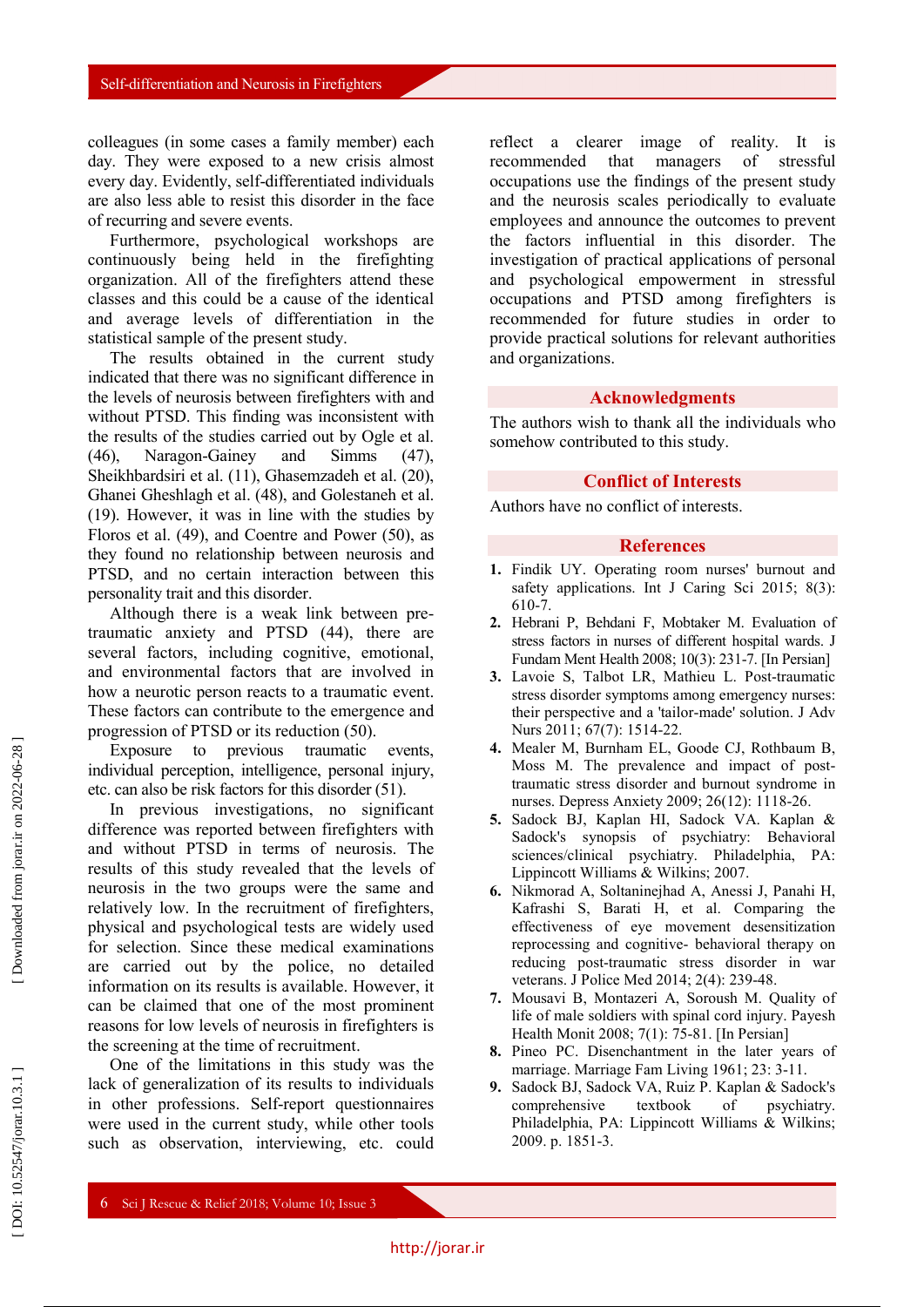- **10 .** Gibson JM, Donigian J. Use of Bowen theory. J Addict Offender Couns 1993; 14(1): 25 -35.
- **11 .** Sheikhbardsiri H, Sarhadi M, Abdollahyar A, Dastres M, Sheikh Rabari A, Aminizadeh M. The relationship between personality traits and post traumatic stress disorder among ems personnel and hospital emergency staffs. Iran J Crit Care Nurs 2015; 8(1): 35 -42. [In Persian]
- **12 .** Abbasi Z, Mahaki B, Saberi HR. Prevalence of post -traumatic stress disorder (PTSD) among firefighters of Isfahan. Occup Med 2016; 8(2): 24 - 36. [In Persian].
- **13 .** Alici Y, Smith D, Lu HL, Bailey A, Shreve S, Rosenfeld K, et al. Families' perceptions of veterans' distress due to post -traumatic stress disorder -related symptoms at the end of life. J Pain Symptom Manage 2010; 39(3): 507 -14.
- **14 .** Leen -Feldner EW, Feldner MT, Bunaciu L, Blumenthal H. Associations between parental posttraumatic stress disorder and both offspring internalizing problems and parental aggression within the National Comorbidity Survey-Replication. J Anxiety Disord 2011; 25(2): 169 -75.
- **15 .** Ebadi M Azarmi S , Shafighi S . Post -traumatic stress disorder. Military Caring Sciences Journal 2012; 12(2): 68 -77.
- **16 .**Beratis IN, Rabavilas AD, Papadimitriou GN, Papageorgiou C. Eysencks model of personality and psychopathological components in right - and left -handers. Pers Individ Dif 2011; 50(8): 1267 -72.
- **17 .** Namazi S, Karimkhani S, Setaiesh M, Seidi Rad F. The comparison of neuroticism/psychoticism, introversion/extroversion and coping styles in students of families with religious and non religious attitude. Journal of Research in Religion and Health 2017; 3(2): 53 -65. [In Persian]
- **18 .** Kim HJ, Shin KH, Swanger N. Burnout, and engagement: A comparative analysis using the Big Five personality dimensions. Int J Hosp Manag 2009; 28(1): 96 -104.
- **19 .** Golestaneh SM, Pirmardvand Chegini S, Mosavi Nejad SM. Association between mental health and PTSD with mediating role of personality traits in earthquake victims of Bushehr. Iran South Med J 2016; 19(5): 855 -70. [In Persian]
- **20 .** Ghasemzadeh A, Abbaszadeh M, Hassani M, Hashemi T. Structural modeling of personality traits on stress and job performance considering the mediating effects of individual accountability. Iran Occup Health 2013; 10(2): 54 -64. [In Persian]
- **21 .** Hosseinian S, Najaflooy F. The relationship between differentiation of self with psychological and physical symptoms in women referring to counseling centers. Woman & Study of Family 2011; 3(11): 29-44. [In Persian]
- **22 .** Pasha Sharifi H, Manavipour D, Askari F. Psychometric properties of the differentiation of

self-inventory. Journal of Analytical-Cognitive Psychology 2014; 5(18): 9 -22.

- **23 .** Pirsaghy F. The effectiveness of self-differentiation on daring [MSc Thesis]. Tehran, Iran: Allameh Tabataba'i University; 2012. [In Persian]
- **24 .** Khormaee F, Khayer M. Check causal model of personality traits, cognitive learning strategies, and motivational orientation. Journal of Social Sciences and Humanities of Shiraz University 2007; 25(4): 79 -97. [In Persian ]
- **25 .**Chalabianlou GR, Garousi Farshi MT. Relation of neo -pi -r personality inventory and scl -90 -r: Ability of neo inventory in mental health evaluation. Journal of Behavioral Sciences 2010; 4(1): 51 -8. [In Persian]
- **26 .** Narimani M, Basharpour S. Role of personality traits in the prediction of posttraumatic stress disorder in people exposed to trauma. Psychological Research 2010; 13(1 -2): 73 -88. [In Persian]
- **27 .** Alexander JF, Robbins MS. Functional family therapy: A phase -based and multi -component approach to change. In: Murrihy RC, Kidman AD, Ollendick TH, Editors. Clinical handbook of assessing and treating conduct problems in youth. Berlin, Germany: Springer Science; 2010. p. 245-71.
- **28 .** McCarter KL, Halpin SA, Baker AL, Kay -Lambkin FJ, Lewin TJ, Thornton LK, et al. Associations between personality disorder characteristics and treatment outcomes in people with co -occurring alcohol misuse and depression. BMC Psychiatry 2016; 16: 210.
- **29 .** Farhadi Sabet A. Life skills: Skills to cope with stress. Tehran, Iran: Chapar Farzanegan Publications; 2010. [In Persian]
- **30 .** Solomon Z, Dekel R, Zerach G, Horesh D. Differentiation of the self and posttraumatic symptomatology among ex -POWs and their wives. J Marital Fam Ther 2009; 35(1): 60 -73.
- **31 .** Tabachnick BG, Fidell LS. Multiple factor analysis. Chicago, IL: University of Chicago Press; 2007.
- **32 .** Skowron EA, Dendy AK. Differentiation of self and attachment in adulthood: Relational correlates of effortful control. Contemp Fam Ther 2004; 26(3): 337 -57.
- **33 .** Eysenck HJ, Eysenck.SB. Manual of the eysenck personality inventory. San Diego, CA: Educational and Industrial Testing Service; 1968.
- **34 .** Askian P. Investigating the effect of psychodrama on the increase of differentiation of the individual in girls' high school in district 5 of Tehran [MSc Thesis]. Tehran, Iran: School of Psychology and Educational Sciences, Shahid Rajaee Teacher Training University; 2005. [In Persian ]
- **35 .** Weathers FW, Litz BT, Herman DS, Huska JA, Keane T. The PTSD checklist (PLC). Reliability, Validity & diagnostic utility. Proceedings of the  $9<sup>th</sup>$ Annual Meeting of the International Society for

Downloaded from jorar ir on 2022-06-28